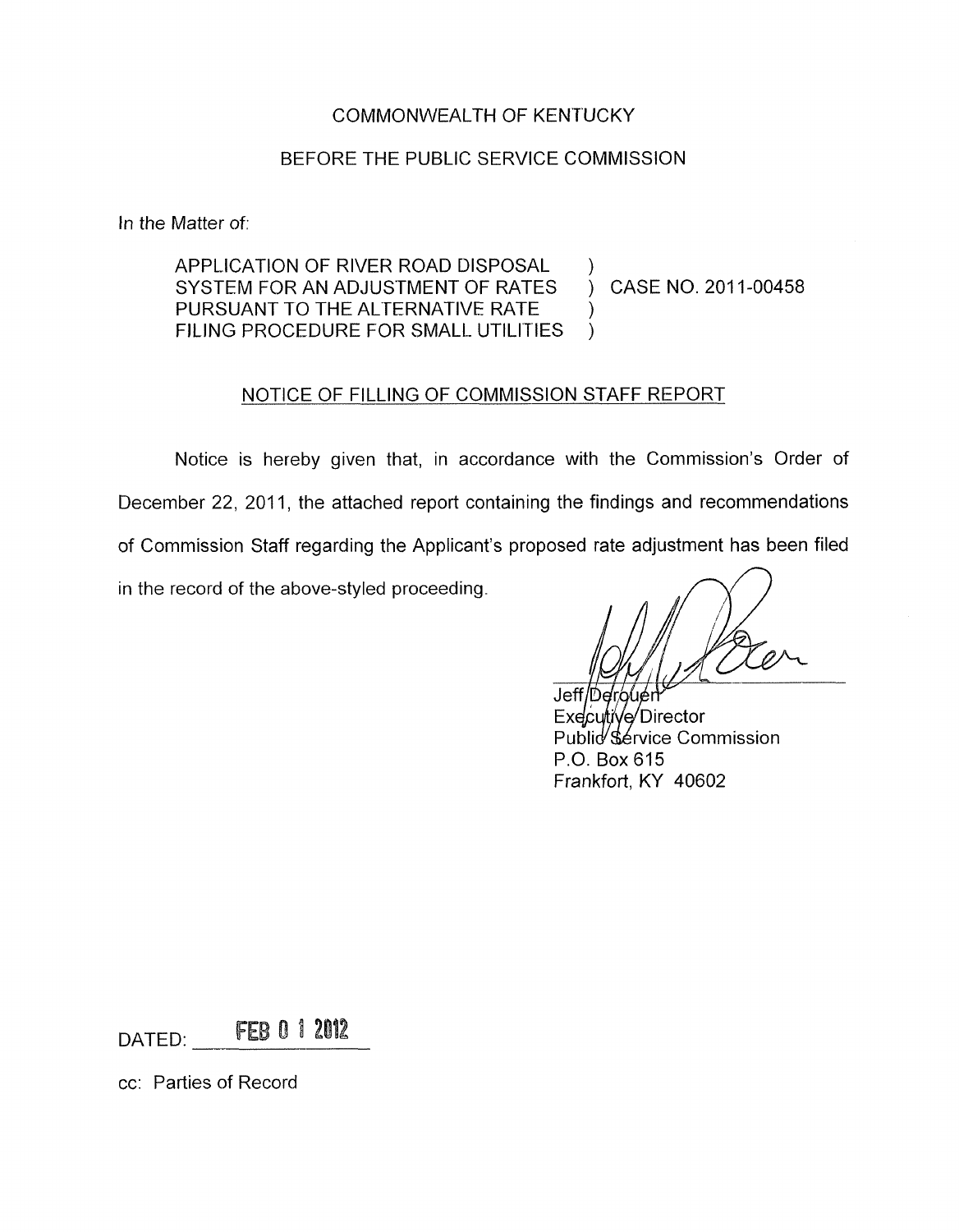#### STAFF REPORT

#### ON

#### RIVER ROAD DISPOSAL SYSTEM

#### CASE NO. 2011-00458

On December 19, 2011, River Road Disposal System ("River Road") filed an application with the Commission to adjust its current rate for sewer service.' Using its historical operations for the calendar year ending December 31, 2010 and adjusting for known and measureable changes, River Road proposes to increase its monthly rate for service from \$39.28 to \$57.38, an increase of approximately 46.1 percent. The proposed rates will produce additional annual revenues of \$2,172.

Daryl Parks and Sam Reid of the Commission's Division of Financial Analysis performed a limited financial review of River Road's test-year operations to determine whether test-period operating revenues and expenses are representative of normal operations and the proposed adjustments are reasonable. They did not pursue, nor have they addressed in this report, insignificant or immaterial discrepancies. Where they have not expressly addressed a test-period expense, they found insufficient evidence to contest the reasonableness of that expense.

This report summarizes Commission Staffs review and recommendations. Mr. Reid reviewed River Road's operating revenue calculations and its calculation of the proposed rate. Mr. Parks addresses all pro forma expense adjustments and the revenue requirement determination. River Road's pro forma operating income

<sup>&</sup>lt;sup>1</sup> River Road tendered its application for rate adjustment to the Commission on November 28, 2011. Due to certain deficiencies in the filing, the Commission did not accept the application. On December 19, 2011, River Road cured these deficiencies and the Commission accepted its application.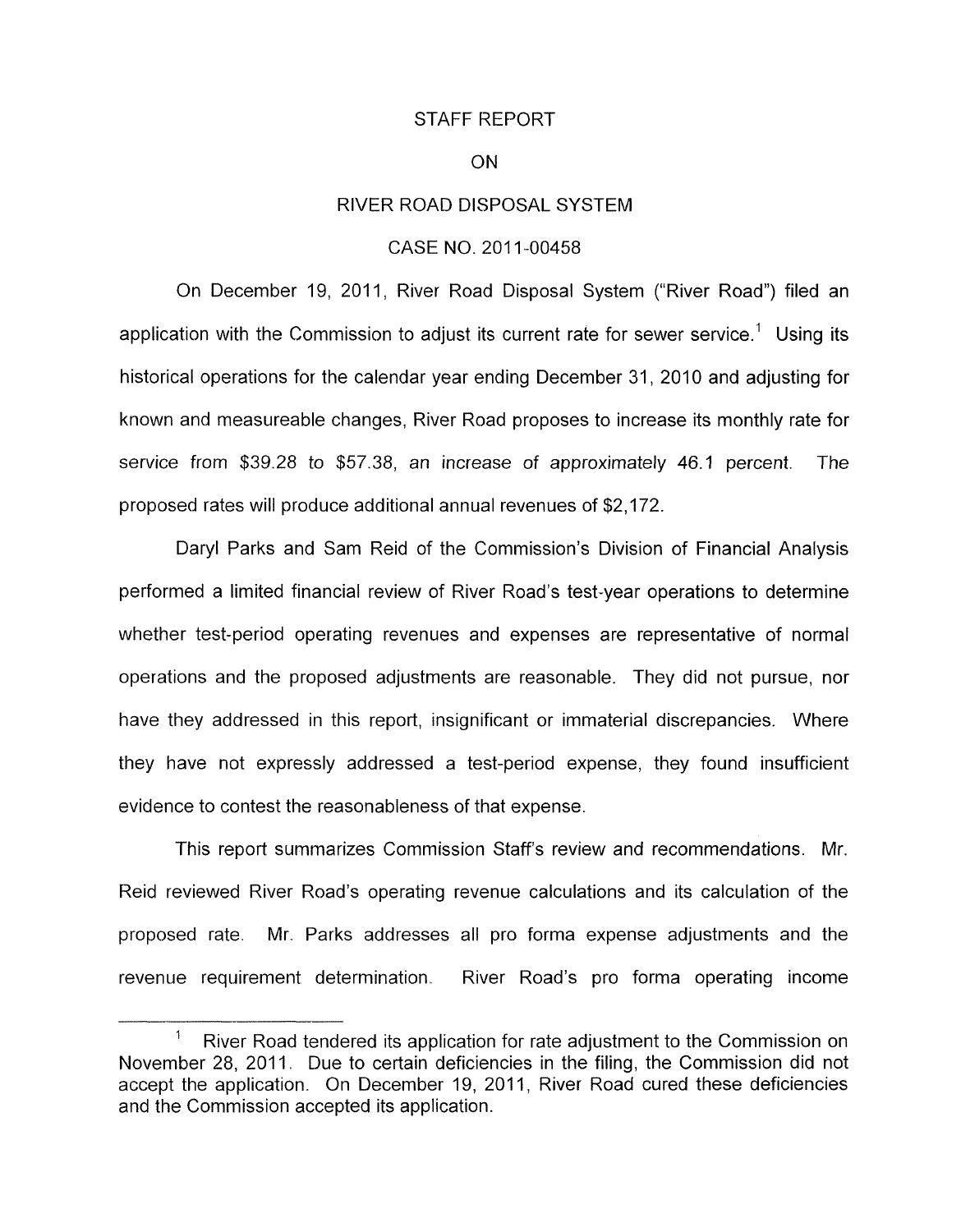statement is set forth in Appendix A. In Appendix 6, Commission Staff explains each of its proposed pro forma adjustments.

Commission Staff recommends that the operating ratio methodology be used to calculate River Road's revenue requirement.<sup>2</sup> This approach is used when no basis for a rate-of-return determination exists, the cost of the utility has fully or largely been funded through contributions, or the utility has little or no outstanding long-term debt. Commission Staff is of the opinion that an operating ratio of 88 percent will allow River Road sufficient revenues to cover its reasonable operating expenses and provide for reasonable equity growth. As shown in Table 1, applying an 88 percent operating ratio to requested pro forma operations produces a revenue requirement from rates of \$6,886.16, an increase of \$2,172.56, or 46.09 percent above the normalized revenue from rates of \$4,713.60.

| Table I: Revenue Requirement Determination |    |          |  |  |  |  |  |
|--------------------------------------------|----|----------|--|--|--|--|--|
| Net Pro Forma Operating Expenses           | S  | 6,059.82 |  |  |  |  |  |
| Divided by: Operating Ratio                |    | 88%      |  |  |  |  |  |
| Subtotal                                   |    | 6,886.16 |  |  |  |  |  |
| Add: Interest Expense                      |    |          |  |  |  |  |  |
| <b>Total Revenue Requirement</b>           |    | 6,886.16 |  |  |  |  |  |
| Less: Other Income & Deductions            |    |          |  |  |  |  |  |
| <b>Revenue Requirement from Operations</b> | \$ | 6,886.16 |  |  |  |  |  |
| Less: Other Operating Revenues             |    |          |  |  |  |  |  |
| <b>Revenue Requirement - Water Sales</b>   | \$ | 6,886.16 |  |  |  |  |  |
| Less: Pro Forma Revenue - Water Sales      |    | 4,713.60 |  |  |  |  |  |
| <b>Requested Increase</b>                  |    | 2,172.56 |  |  |  |  |  |
| Percentage Increase                        |    | 46.088%  |  |  |  |  |  |

 $\overline{c}$ Operating Ratio is the ratio of expenses, including depreciation and taxes, to gross revenues. It is illustrated by the following equation:

Operating = Operating Expenses + Depreciation + Taxes<br>Ratio Gross Revenues Gross Revenues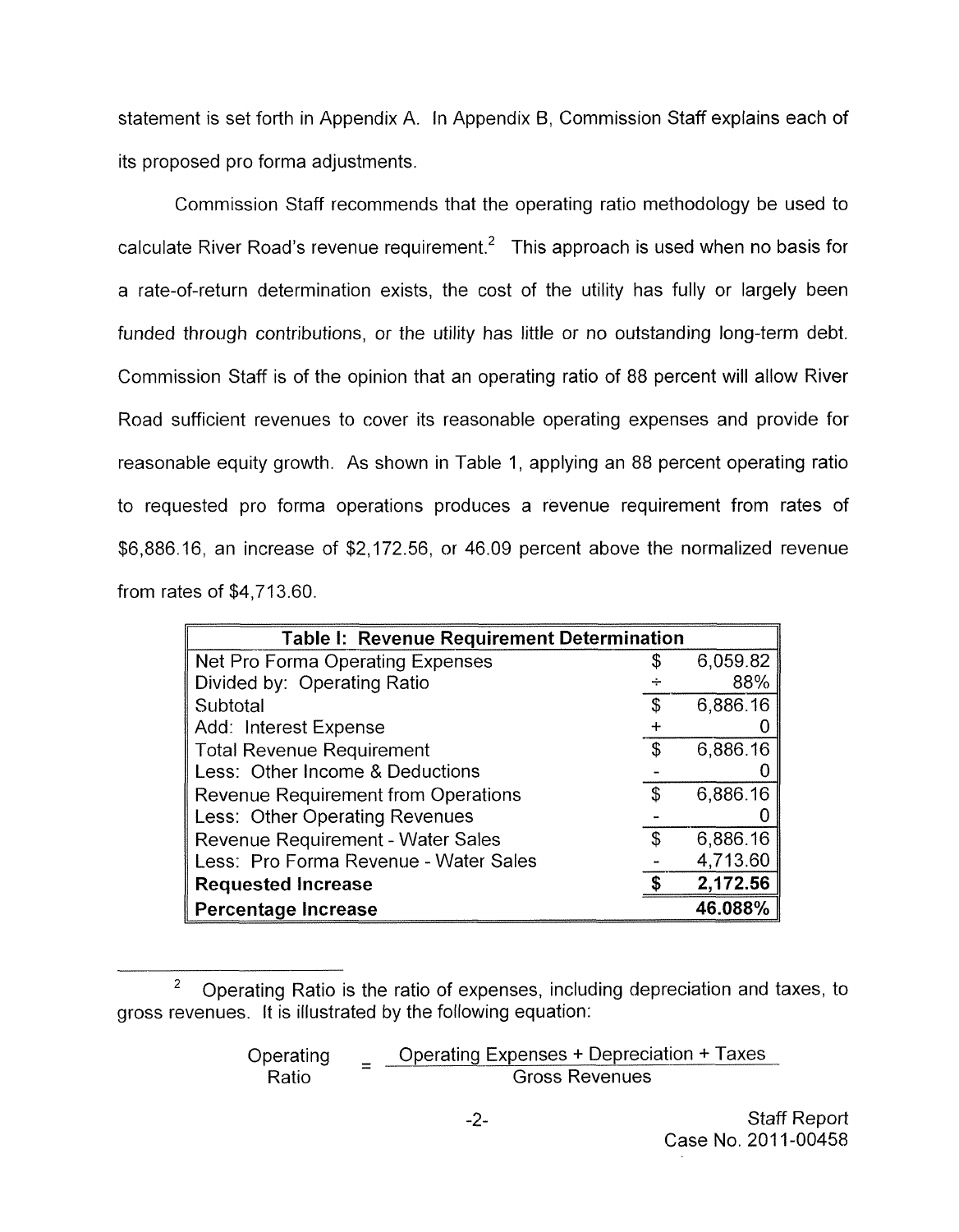Commission Staff's recommended revenue requirement will allow River Road to cover its pro forma operating expenses and provide for future equity growth. Based upon the number of customers that River Road presently serves, the proposed monthly rate of \$57.38 will produce annual revenues of approximately \$6,886. 'Therefore, Staff recommends that the Commission accept that rate.

**Signatures** 

Prepared by: Daryl Parks Financial Analyst, Water and Sewer Revenue Requirements Branch Division of Financial Analysis

Sam Reid Prepared by: Rate Analyst, Communications, Water and Sewer Rate Design Branch Division of Financial Analysis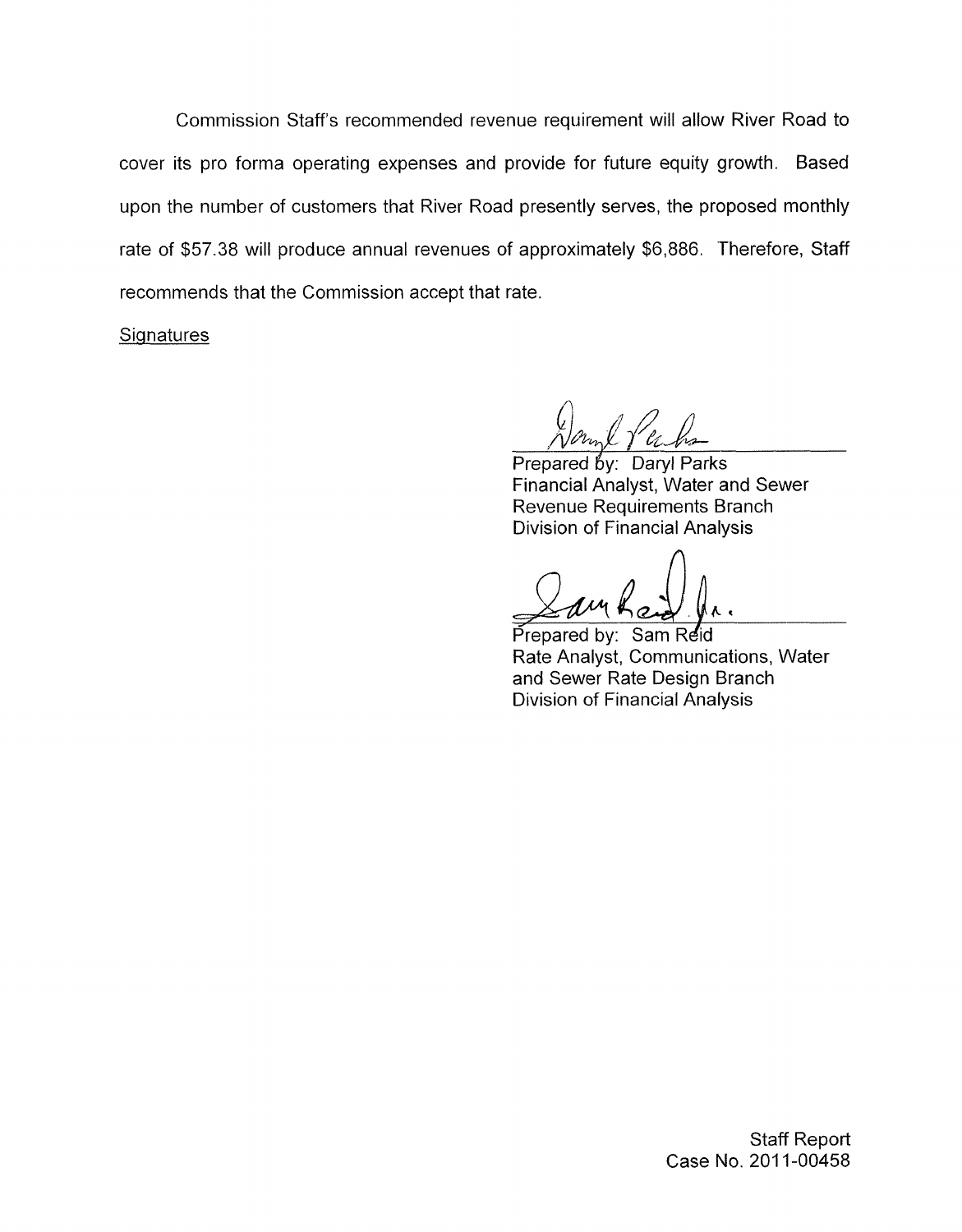# APPENDIX A PRO FORMA OPERATIONS STAFF REPORT, CASE NO. 201 1-00458

|                                             | 2010<br>Annual Report |             | Proposed<br>Adjustment |             | Adj.<br>Ref. | Pro Forma<br>Operations |             |
|---------------------------------------------|-----------------------|-------------|------------------------|-------------|--------------|-------------------------|-------------|
| Operating Revenues:                         |                       |             |                        |             |              |                         |             |
| Revenue                                     | \$                    | 4,713.60    | \$                     | 0           |              | \$                      | 4,713.60    |
| <b>Operating Expenses:</b>                  |                       |             |                        |             |              |                         |             |
| Operation & Maintenance:                    |                       |             |                        |             |              |                         |             |
| Pumping System                              | \$                    | 290.00      | \$                     | 0           |              | \$                      | 290.00      |
| <b>Water Cost</b>                           |                       | 184.17      |                        | (13.77)     | A            |                         | 170.40      |
| <b>Water Testing</b>                        |                       | 460.16      |                        | 13.92       | B            |                         | 474.08      |
| <b>Purchased Power</b>                      |                       | 711.25      |                        | 0           |              |                         | 711.25      |
| Chemicals                                   |                       | 193.35      |                        | O           |              |                         | 193.35      |
| Maintenance Fee                             |                       | 2,462.47    |                        | 237.53      | $\mathsf{C}$ |                         | 2,700.00    |
| <b>Pumping System</b>                       |                       | 508.80      |                        | (508.80)    | D            |                         | 0           |
| Offices Supplies and                        |                       |             |                        |             |              |                         |             |
| Expenses                                    |                       | 139.27      |                        | 0           |              |                         | 139.27      |
| Regulatory Commission                       |                       |             |                        |             |              |                         |             |
| Expense                                     |                       | 200.00      |                        | 0           |              |                         | 200.00      |
| Miscellaneous Expenses<br>Total Operation & |                       | 300.00      |                        | 0           |              |                         | 300.00      |
| Maintenance                                 | \$                    | 5,449.47    | \$                     | (271.12)    |              | \$                      | 5,178.35    |
| Depreciation                                |                       | 300.00      |                        | 50.81       | Е            |                         | 350.81      |
| Amortization                                |                       | 0           |                        | 440.00      | F            |                         | 440.00      |
| Taxes Other Than Income:                    |                       |             |                        |             |              |                         |             |
| Payroll Taxes                               |                       | 0           |                        | 0           |              |                         | 0           |
| <b>PSC Assessment</b>                       |                       | 90.66       |                        | 0           |              |                         | 90.66       |
| <b>Utility Operating Expenses</b>           | $\, \, \$$            | 5,840.13    | $\mathbb{S}$           | 219.69      |              | $\mathbb{S}$            | 6,059.82    |
| Net Utility Operating Income                | \$                    | (1, 126.53) | $\mathbb{S}$           | (219.69)    |              | \$                      | (1,346.22)  |
| Other Income & Deductions:                  |                       |             |                        |             |              |                         |             |
| Interest Income                             |                       | $\mathbf 0$ |                        | $\mathbf 0$ |              |                         | 0           |
| <b>Interest Expense</b>                     |                       | 0           |                        | 0           |              |                         | 0           |
| Net Income Available for Debt               |                       |             |                        |             |              |                         |             |
| Service                                     | $\mathcal{L}$         | (1, 126.53) | \$                     | (219.69)    |              | S                       | (1, 346.22) |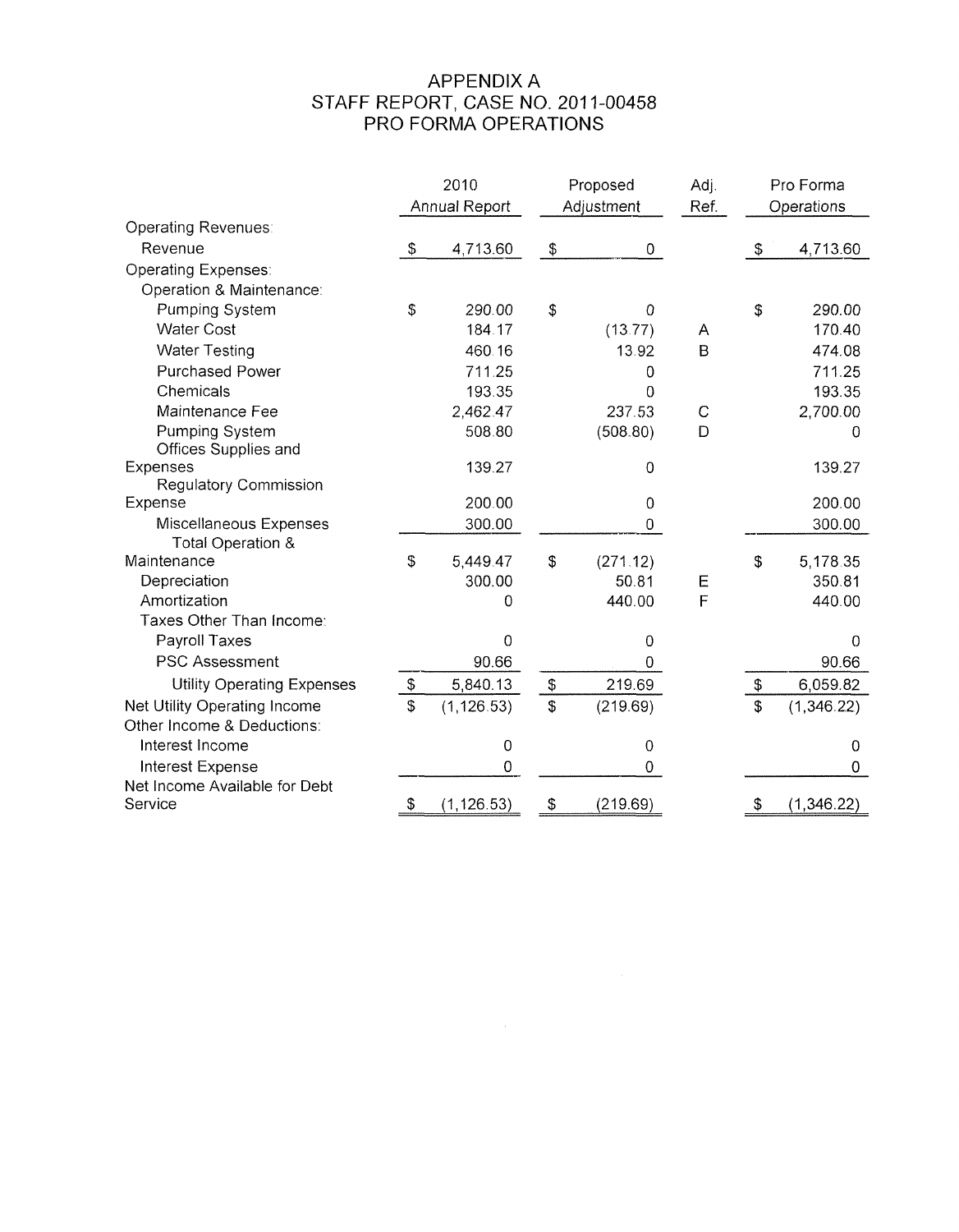## **APPENDIX B** EXPLANATION OF PROPOSED ADJUSTMENTS STAFF REPORT, CASE NO. 2011-00458

**A. Water Cost:** In an average month, River Road's water usage falls within the usage amount allowed for the minimum bill assessed by Paintsville Utilities. This usage equates to a monthly bill of \$14.20, or a yearly cost of \$170.40, which is \$13.77 less than the cost incurred in the test year. River Road's water cost expense should be reduced by \$13.77.

**B. Water Testing:** Currently, River Road pays McCoy & McCoy \$1 18.52 every 3 months for water testing. This quarterly expense yields a normalized annual expense of \$474.08. This amount is an increase of \$13.92 over the test year expense. Water testing expense should be increased by \$13.92.

**C. Maintenance Fee:** The certified operator who River Road currently employs increased his monthly fee to \$225. This action results in a normalized yearly expense of \$2,700, an increase of \$237.53 over the test year expense. Therefore, River Road's maintenance fee expenses should be increased by \$237.53.

**D. <u>Pumping System</u>: During the test year, River Road installed new grates. It** expensed this cost instead of capitalizing it. This cost should be depreciated and removed from the pumping system account.

**E. Depreciation:** The cost of installing new grates was originally expensed in the pumping system account. River Road proposes to remove the cost from that account and to depreciate the \$508.08 expense over 10 years, or \$50.81 per year. Commission Staff concurs with the proposed action and recommends that depreciation expense be increased by \$50.81.

**F. Amortization:** River Road incurred a cost of \$2,200 to renew its Kentucky Pollutant Discharge Elimination System permit during the test year. This permit is effective for a period of five years. River Road proposes to amortize the cost of this permit over the life of the permit. The yearly-amortized expense would be \$440. Amortization expense should be increased by \$440.